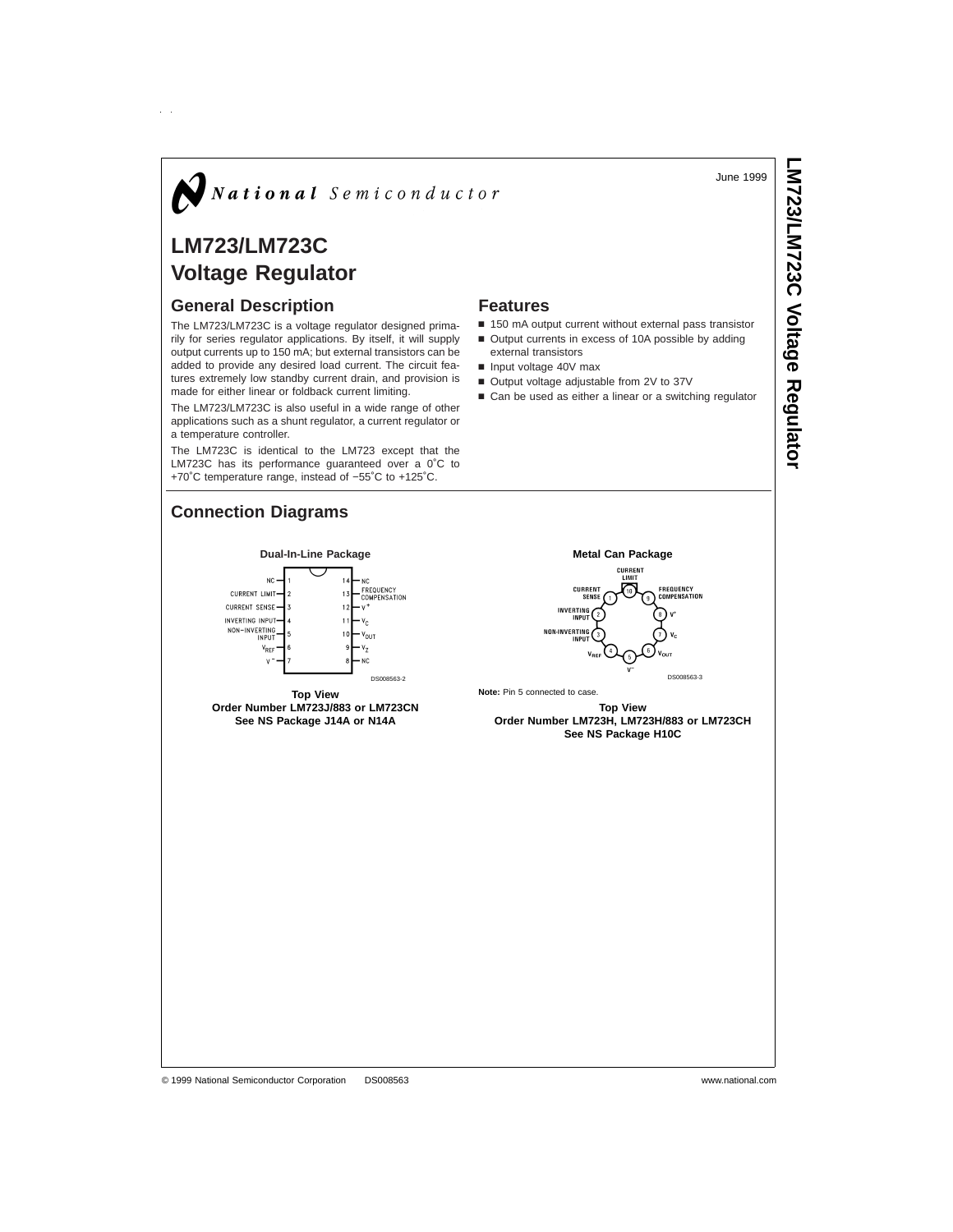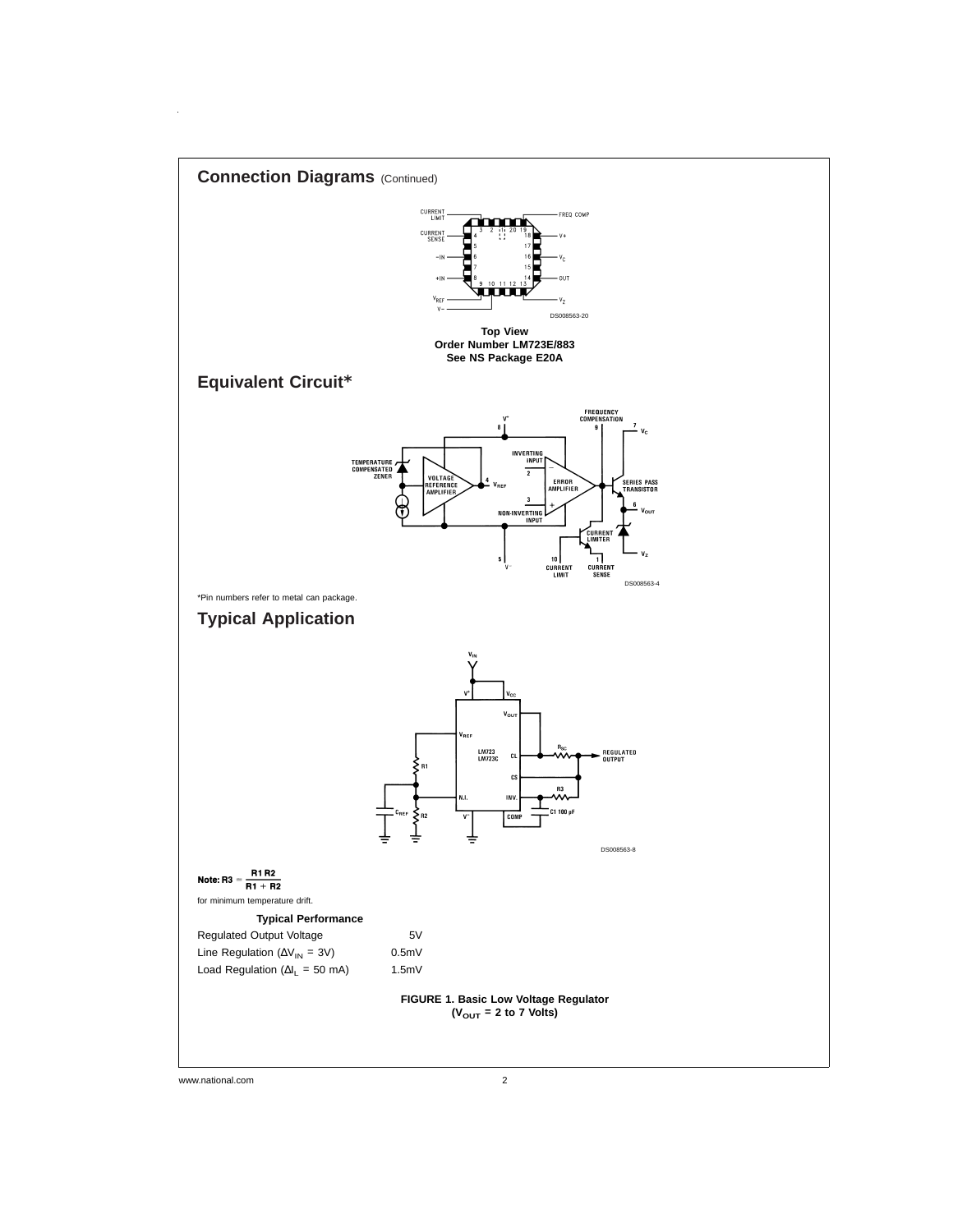### **Absolute Maximum Ratings (Note 1)**

 $\alpha=1$ 

**If Military/Aerospace specified devices are required, please contact the National Semiconductor Sales Office/ Distributors for availability and specifications.** (Note 10)

| Pulse Voltage from $V^+$ to $V^-$ (50 ms)                | 50V             |  |  |  |
|----------------------------------------------------------|-----------------|--|--|--|
| Continuous Voltage from V <sup>+</sup> to V <sup>-</sup> | 40V             |  |  |  |
| Input-Output Voltage Differential                        | 40 <sub>V</sub> |  |  |  |
| Maximum Amplifier Input Voltage<br>(Either Input)        | 8.5V            |  |  |  |
| Maximum Amplifier Input Voltage<br>(Differential)        | 5V              |  |  |  |
| Current from $Vz$                                        | $25 \text{ mA}$ |  |  |  |
| Current from $V_{\text{per}}$                            | 15 mA           |  |  |  |
| Internal Power Dissipation<br>Metal Can (Note 2)         | 800 mW          |  |  |  |

| Cavity DIP (Note 2)                                      | 900 mW                              |  |  |  |  |  |  |  |
|----------------------------------------------------------|-------------------------------------|--|--|--|--|--|--|--|
| Molded DIP (Note 2)                                      | 660 mW                              |  |  |  |  |  |  |  |
| <b>Operating Temperature Range</b>                       |                                     |  |  |  |  |  |  |  |
| LM723                                                    | $-55^{\circ}$ C to $+150^{\circ}$ C |  |  |  |  |  |  |  |
| <b>LM723C</b>                                            | $0^{\circ}$ C to $+70^{\circ}$ C    |  |  |  |  |  |  |  |
| Storage Temperature Range<br>Metal Can                   | $-65^{\circ}$ C to $+150^{\circ}$ C |  |  |  |  |  |  |  |
| Molded DIP                                               | $-55^{\circ}$ C to $+150^{\circ}$ C |  |  |  |  |  |  |  |
| Lead Temperature (Soldering, 4 sec. max.)                |                                     |  |  |  |  |  |  |  |
| Hermetic Package                                         | $300^{\circ}$ C                     |  |  |  |  |  |  |  |
| <b>Plastic Package</b>                                   | $260^{\circ}$ C                     |  |  |  |  |  |  |  |
| <b>ESD Tolerance</b>                                     | 1200V                               |  |  |  |  |  |  |  |
| (Human body model, 1.5 k $\Omega$ in series with 100 pF) |                                     |  |  |  |  |  |  |  |

## **Electrical Characteristics** (Note 3) (Note 10)

| <b>Parameter</b>                   | <b>Conditions</b>                                              | <b>LM723</b> |                 |           |     | <b>LM723C</b>   | <b>Units</b> |                    |
|------------------------------------|----------------------------------------------------------------|--------------|-----------------|-----------|-----|-----------------|--------------|--------------------|
|                                    |                                                                | Min          | <b>Typ</b>      | Max       |     | Min<br>Typ      |              |                    |
| Line Regulation                    | $V_{IN}$ = 12V to $V_{IN}$ = 15V                               |              | 0.01            | 0.1       |     | 0.01            | 0.1          | $%$ $V_{OUT}$      |
|                                    | $-55^{\circ}$ C $\leq$ T <sub>A</sub> $\leq$ +125 $^{\circ}$ C |              |                 | 0.3       |     |                 |              | $%$ $V_{OUT}$      |
|                                    | $0^{\circ}C \leq T_A \leq +70^{\circ}C$                        |              |                 |           |     |                 | 0.3          | $%V_{OIIT}$        |
|                                    | $V_{IN}$ = 12V to $V_{IN}$ = 40V                               |              | 0.02            | 0.2       |     | 0.1             | 0.5          | $%$ $V_{OUT}$      |
| <b>Load Regulation</b>             | $I_1 = 1$ mA to $I_1 = 50$ mA                                  |              | 0.03            | 0.15      |     | 0.03            | 0.2          | $%V_{OUT}$         |
|                                    | $-55^{\circ}$ C $\leq$ T <sub>A</sub> $\leq$ +125 $^{\circ}$ C |              |                 | 0.6       |     |                 |              | % V <sub>OUT</sub> |
|                                    | $0^{\circ}C \leq T_A \leq +70^{\circ}C$                        |              |                 |           |     |                 | 0.6          | $%$ $V_{OUT}$      |
| <b>Ripple Rejection</b>            | $f = 50$ Hz to 10 kHz, $C_{DEF} = 0$                           |              | 74              |           |     | 74              |              | dB                 |
|                                    | f = 50 Hz to 10 kHz, $C_{BFE}$ = 5 µF                          |              | 86              |           |     | 86              |              | dB                 |
| Average Temperature Coeffic-       | $-55^{\circ}$ C $\leq$ T <sub>A</sub> $\leq$ +125 $^{\circ}$ C |              | $0.002$ $0.015$ |           |     |                 |              | $\frac{9}{6}$ C    |
| ient of Output Voltage (Note 8)    | $0^{\circ}C \leq T_A \leq +70^{\circ}C$                        |              |                 |           |     | $0.003$ $0.015$ |              | $\frac{9}{6}$ C    |
| <b>Short Circuit Current Limit</b> | $R_{SC}$ = 10 $\Omega$ , $V_{OUT}$ = 0                         |              | 65              |           |     | 65              |              | mA                 |
| Reference Voltage                  |                                                                | 6.95         | 7.15            | 7.35 6.80 |     | 7.15            | 7.50         | V                  |
| <b>Output Noise Voltage</b>        | BW = 100 Hz to 10 kHz, $C_{BEF} = 0$                           |              | 86              |           |     | 86              |              | µVrms              |
|                                    | BW = 100 Hz to 10 kHz, $C_{BFE}$ = 5 µF                        |              | 2.5             |           |     | 2.5             |              | µVrms              |
| Long Term Stability                |                                                                |              | 0.05            |           |     | 0.05            |              | %/1000 hrs         |
| <b>Standby Current Drain</b>       | $I_1 = 0$ , $V_{IN} = 30V$                                     |              | 1.7             | 3.5       |     | 1.7             | 4.0          | mA                 |
| Input Voltage Range                |                                                                | 9.5          |                 | 40        | 9.5 |                 | 40           | V                  |
| Output Voltage Range               |                                                                | 2.0          |                 | 37        | 2.0 |                 | 37           | $\vee$             |
| Input-Output Voltage Differential  |                                                                | 3.0          |                 | 38        | 3.0 |                 | 38           | V                  |
| $\theta_{JA}$                      | Molded DIP                                                     |              |                 |           |     | 105             |              | $\degree$ C/W      |
| $\theta_{JA}$                      | Cavity DIP                                                     |              | 150             |           |     |                 |              | °C/W               |
| $\theta_{JA}$                      | H10C Board Mount in Still Air                                  |              | 165             |           |     | 165             |              | °C/W               |
| $\theta_{\mathsf{JA}}$             | H10C Board Mount in 400 LF/Min Air Flow                        |              | 66              |           |     | 66              |              | $\degree$ C/W      |
| $\theta_{\text{JC}}$               |                                                                |              | 22              |           |     | 22              |              | °C/W               |

**Note 1:** "Absolute Maximum Ratings" indicate limits beyond which damage to the device may occur. Operating Ratings indicate conditions for which the device is functional, but do not guarantee specific performance limits.

**Note 2:** See derating curves for maximum power rating above 25˚C.

Note 3: Unless otherwise specified, T<sub>A</sub> = 25˚C, V<sub>IN</sub> = V<sup>+</sup> = V<sub>C</sub> = 12V, V<sup>-</sup> = 0, V<sub>OUT</sub> = 5V, I<sub>L</sub> = 1 mA, R<sub>SC</sub> = 0, C<sub>1</sub> = 100 pF, C<sub>REF</sub> = 0 and divider impedance as seen by error amplifier ≤ 10 kΩ connected as shown in *Figure 1*. Line and load regulation specifications are given for the condition of constant chip temperature. Tem-<br>perature drifts must be taken into account separatel

Note 4: L<sub>1</sub> is 40 turns of No. 20 enameled copper wire wound on Ferroxcube P36/22-3B7 pot core or equivalent with 0.009 in. air gap.

**Note 5:** Figures in parentheses may be used if R1/R2 divider is placed on opposite input of error amp.

**Note 6:** Replace R1/R2 in figures with divider shown in Figure 13.

**Note 7:** V<sup>+</sup> and V<sub>CC</sub> must be connected to a +3V or greater supply.

Note 8: For metal can applications where V<sub>Z</sub> is required, an external 6.2V zener diode should be connected in series with V<sub>OUT</sub>.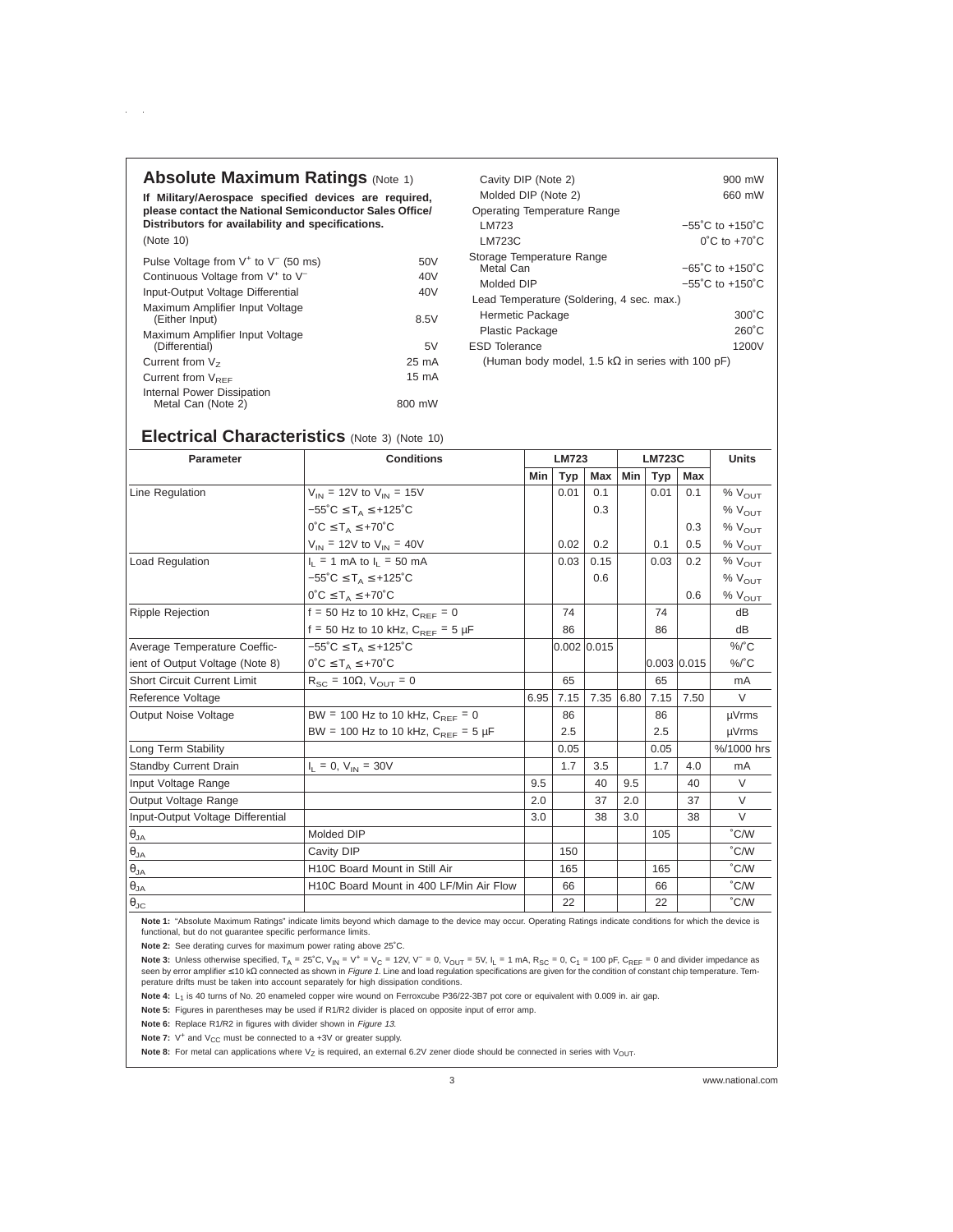

www.national.com 4

 $\bar{z}$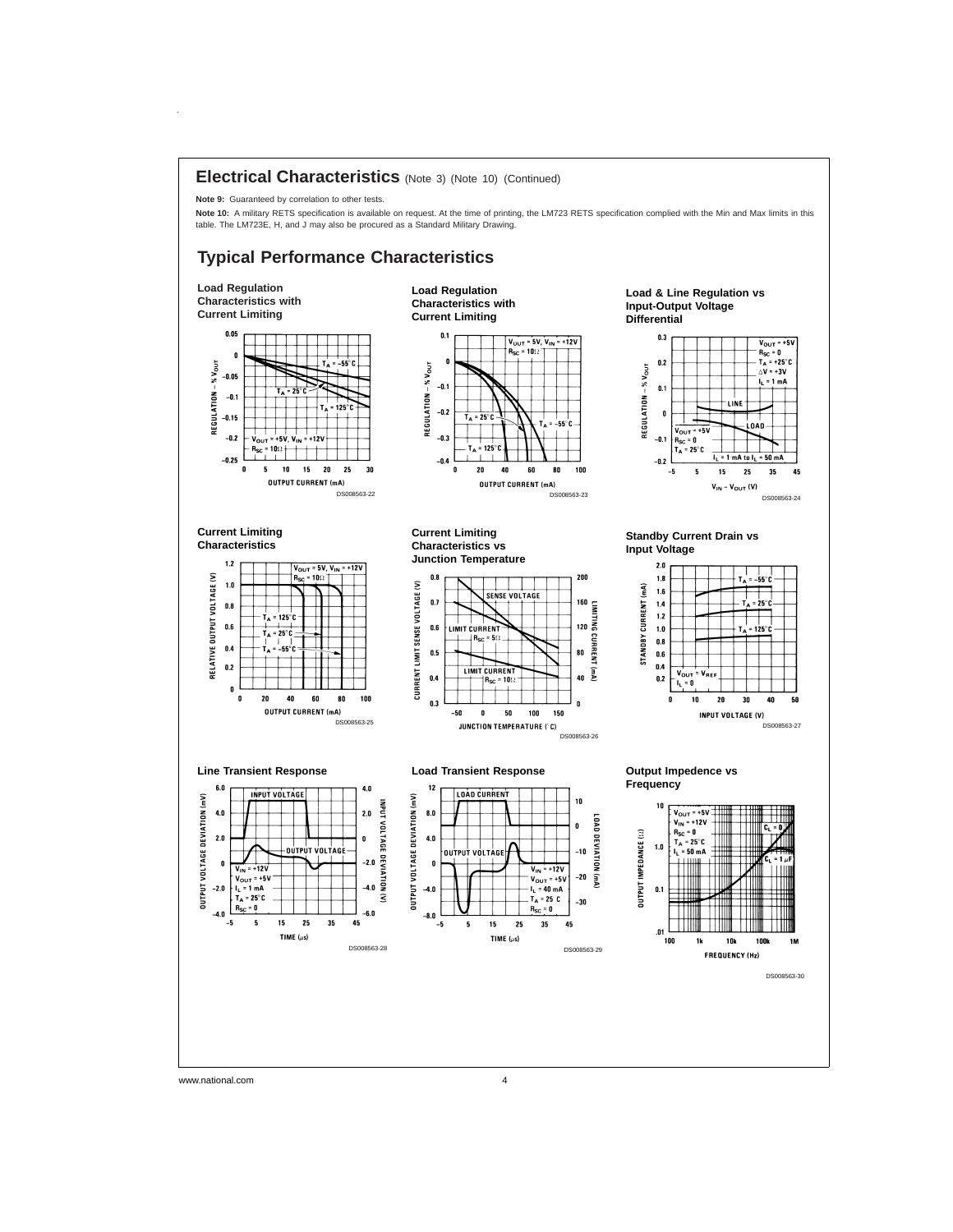## **Maximum Power Ratings**

 $\mathcal{L}^{\text{max}}$ 





| <b>Positive</b> | Applicable          |                | Fixed          | Output           |           | <b>Negative</b> |                | Fixed          |                | 5% Output      |                |                |                |
|-----------------|---------------------|----------------|----------------|------------------|-----------|-----------------|----------------|----------------|----------------|----------------|----------------|----------------|----------------|
| Output          | <b>Figures</b>      |                | Output         | Adjustable       |           | Output          | Applicable     | Output         |                | Adjustable     |                |                |                |
| Voltage         |                     |                | ±5%            | $±10\%$ (Note 6) |           | Voltage         | <b>Figures</b> | ±5%            |                | ±10%           |                |                |                |
|                 | (Note 5)            | R <sub>1</sub> | R <sub>2</sub> | R <sub>1</sub>   | <b>P1</b> | R <sub>2</sub>  |                |                | R <sub>1</sub> | R <sub>2</sub> | R <sub>1</sub> | P <sub>1</sub> | R <sub>2</sub> |
| $+3.0$          | 1, 5, 6, 9, 12(4)   | 4.12           | 3.01           | 1.8              | 0.5       | 1.2             | $+100$         | $\overline{7}$ | 3.57           | 102            | 2.2            | 10             | 91             |
| $+3.6$          | 1, 5, 6, 9, 12 (4)  | 3.57           | 3.65           | 1.5              | 0.5       | 1.5             | $+250$         | 7              | 3.57           | 255            | 2.2            | 10             | 240            |
| $+5.0$          | 1, 5, 6, 9, 12(4)   | 2.15           | 4.99           | 0.75             | 0.5       | 2.2             | $-6$ (Note 7)  | 3, (10)        | 3.57           | 2.43           | 1.2            | 0.5            | 0.75           |
| $+6.0$          | 1, 5, 6, 9, 12(4)   | 1.15           | 6.04           | 0.5              | 0.5       | 2.7             | $-9$           | 3, 10          | 3.48           | 5.36           | 1.2            | 0.5            | 2.0            |
| $+9.0$          | 2, 4, (5, 6, 9, 12) | 1.87           | 7.15           | 0.75             | 1.0       | 2.7             | $-12$          | 3.10           | 3.57           | 8.45           | 1.2            | 0.5            | 3.3            |
| $+12$           | 2, 4, (5, 6, 9, 12) | 4.87           | 7.15           | 2.0              | 1.0       | 3.0             | $-15$          | 3.10           | 3.65           | 11.5           | 1.2            | 0.5            | 4.3            |
| $+15$           | 2, 4, (5, 6, 9, 12) | 7.87           | 7.15           | 3.3              | 1.0       | 3.0             | $-28$          | 3, 10          | 3.57           | 24.3           | 1.2            | 0.5            | 10             |
| $+28$           | 2, 4, (5, 6, 9, 12) | 21.0           | 7.15           | 5.6              | 1.0       | 2.0             | $-45$          | 8              | 3.57           | 41.2           | 2.2            | 10             | 33             |
| $+45$           | 7                   | 3.57           | 48.7           | 2.2              | 10        | 39              | $-100$         | 8              | 3.57           | 97.6           | 2.2            | 10             | 91             |
| $+75$           | 7                   | 3.57           | 78.7           | 2.2              | 10        | 68              | $-250$         | 8              | 3.57           | 249            | 2.2            | 10             | 240            |

#### **TABLE 2. Formulae for Intermediate Output Voltages**

| Outputs from +4 to +250 volts                                                 | <b>Current Limiting</b>                                                                                                           |  |  |  |  |  |  |
|-------------------------------------------------------------------------------|-----------------------------------------------------------------------------------------------------------------------------------|--|--|--|--|--|--|
| (Figure 7)                                                                    |                                                                                                                                   |  |  |  |  |  |  |
| $V_{OUT} = \left(\frac{V_{REF}}{2} \times \frac{R2 - R1}{R1}\right); R3 = R4$ | $I_{LIMIT} = \frac{V_{SENSE}}{R_{SC}}$                                                                                            |  |  |  |  |  |  |
| Outputs from -6 to -250 volts                                                 | <b>Foldback Current Limiting</b>                                                                                                  |  |  |  |  |  |  |
| (Figures 3, 8, 10)                                                            | $I_{\text{KNEE}} = \left(\frac{V_{\text{OUT}} R3}{R_{\text{SC}} R4} + \frac{V_{\text{SENSE}} (R3 + R4)}{R_{\text{SC}} R4}\right)$ |  |  |  |  |  |  |
| $V_{OUT} = \left(\frac{V_{REF}}{2} \times \frac{R1 + R2}{R1}\right); R3 = R4$ | <b>ISHORT CKT</b> = $\left(\frac{\text{V}_{\text{SENSE}}}{\text{Rsc}} \times \frac{\text{R3 + R4}}{\text{R4}}\right)$             |  |  |  |  |  |  |
|                                                                               |                                                                                                                                   |  |  |  |  |  |  |
|                                                                               |                                                                                                                                   |  |  |  |  |  |  |

5 www.national.com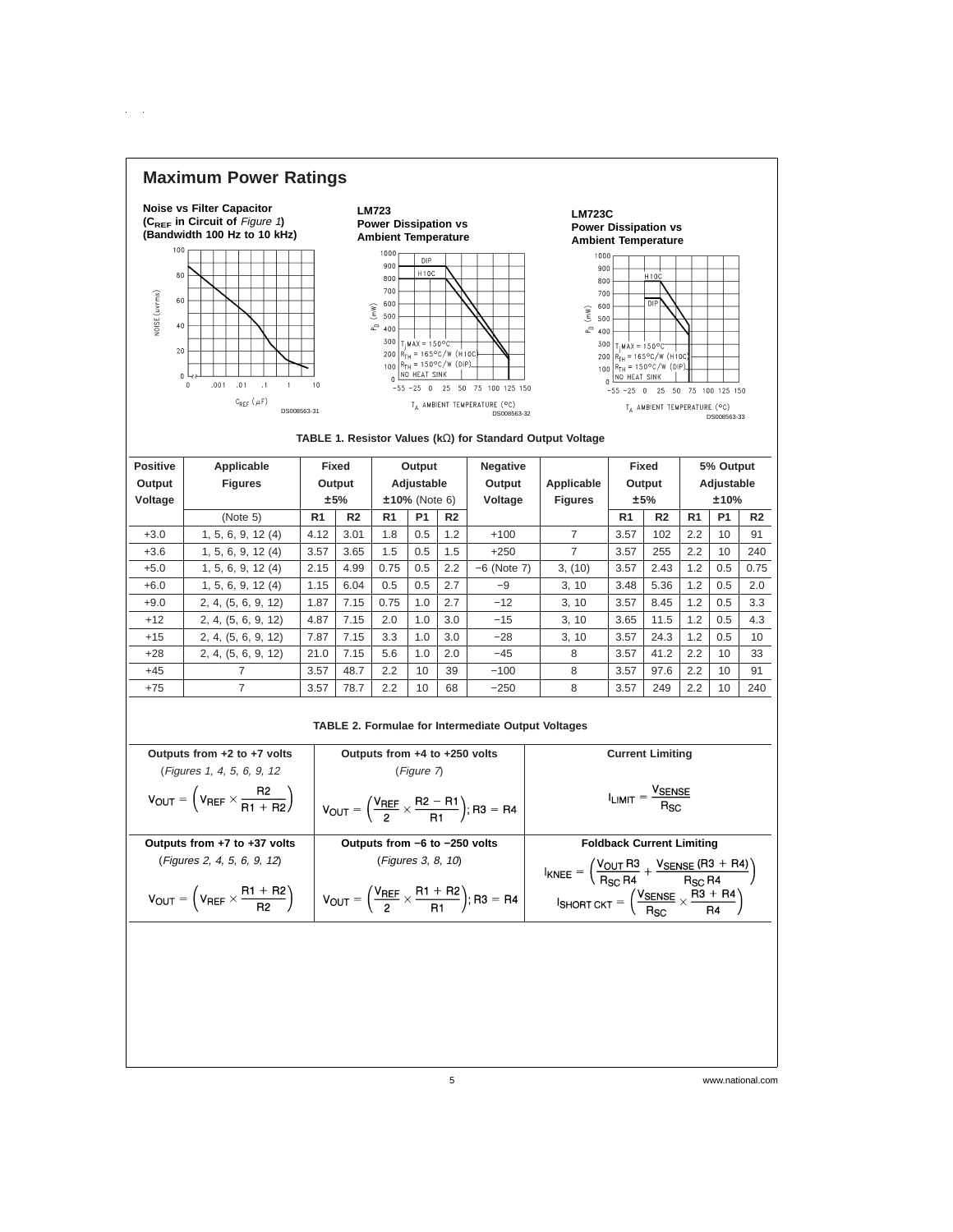

www.national.com 6

 $\bar{z}$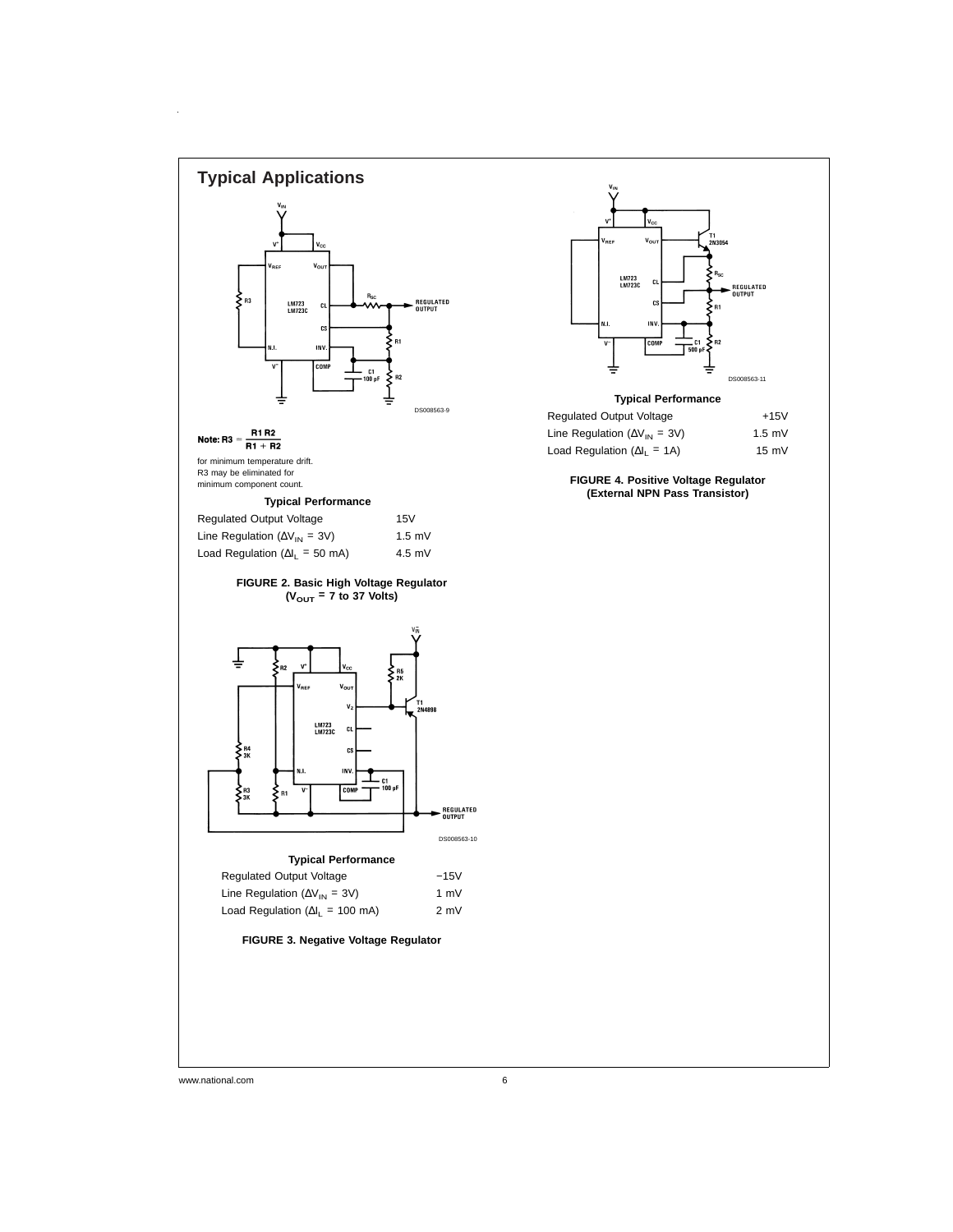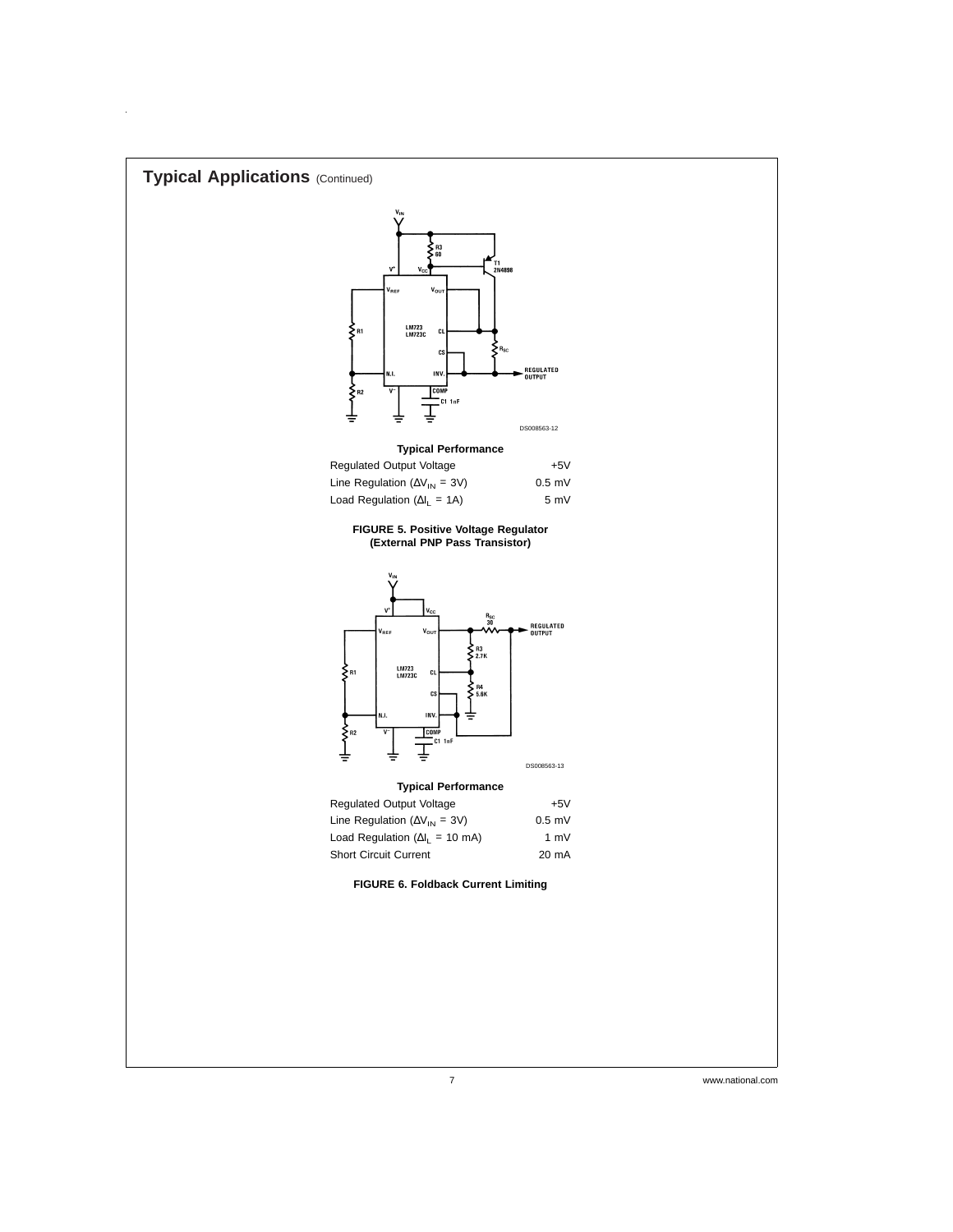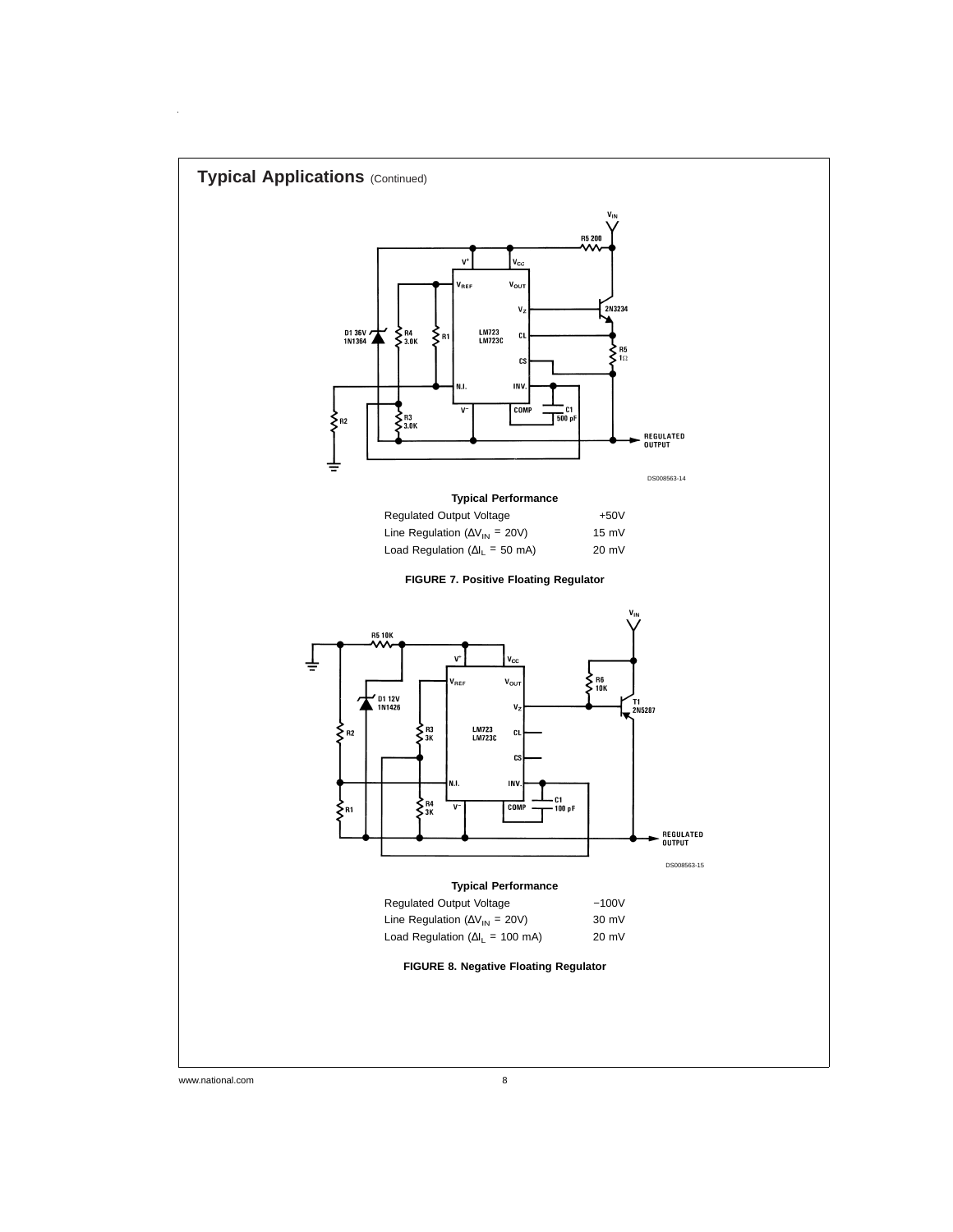

 $\frac{1}{2}$ 

9 www.national.com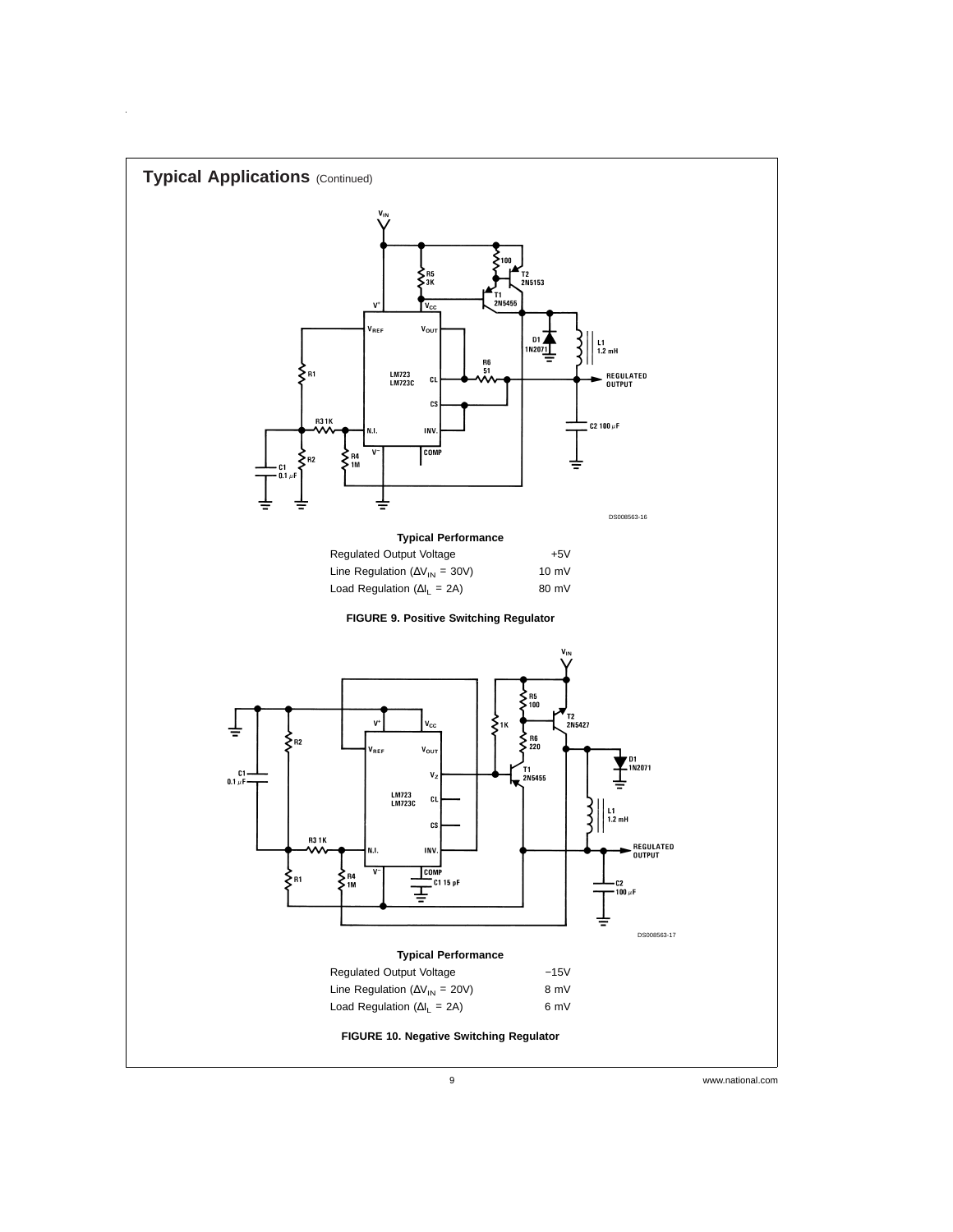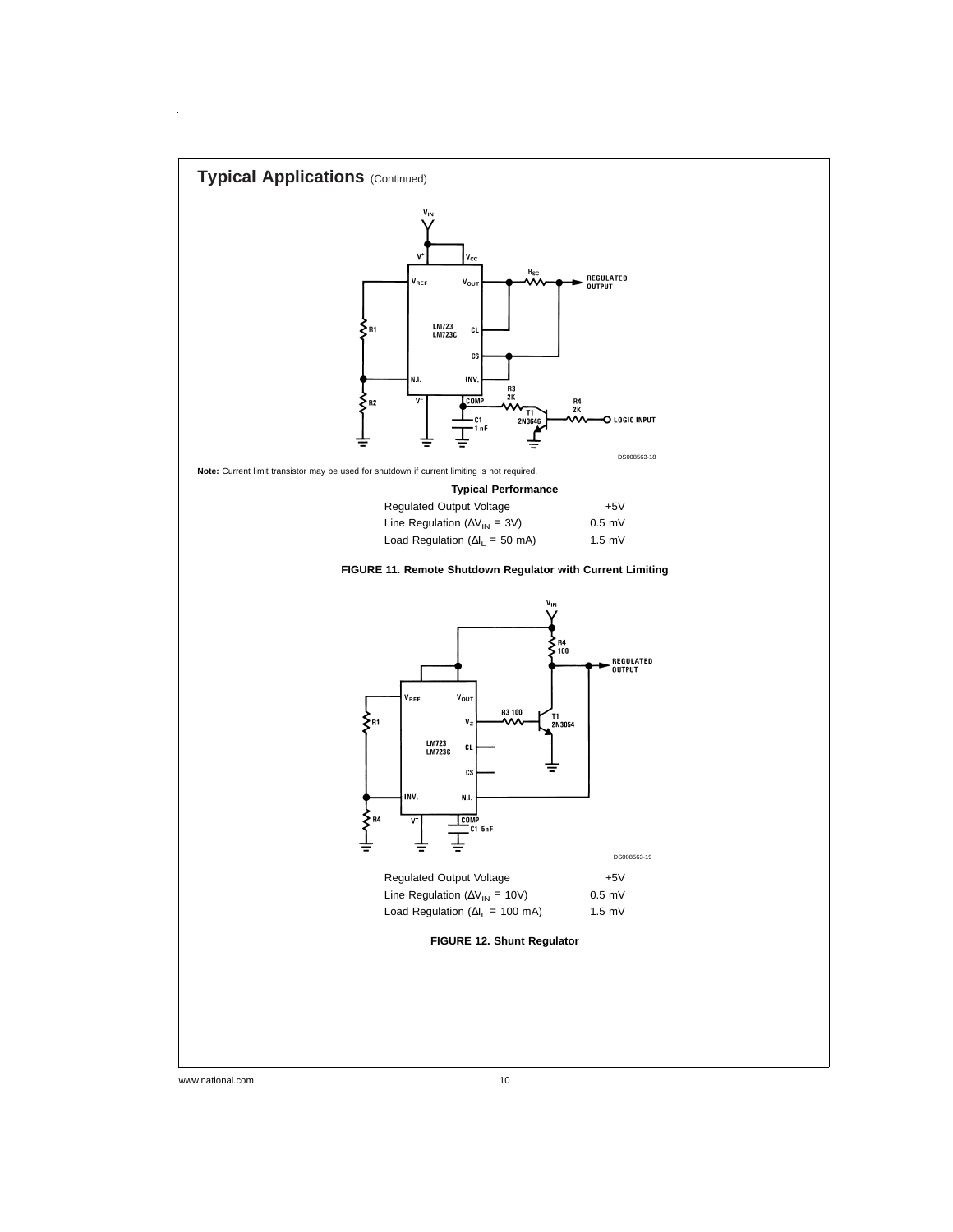

 $\hat{\mathcal{L}}$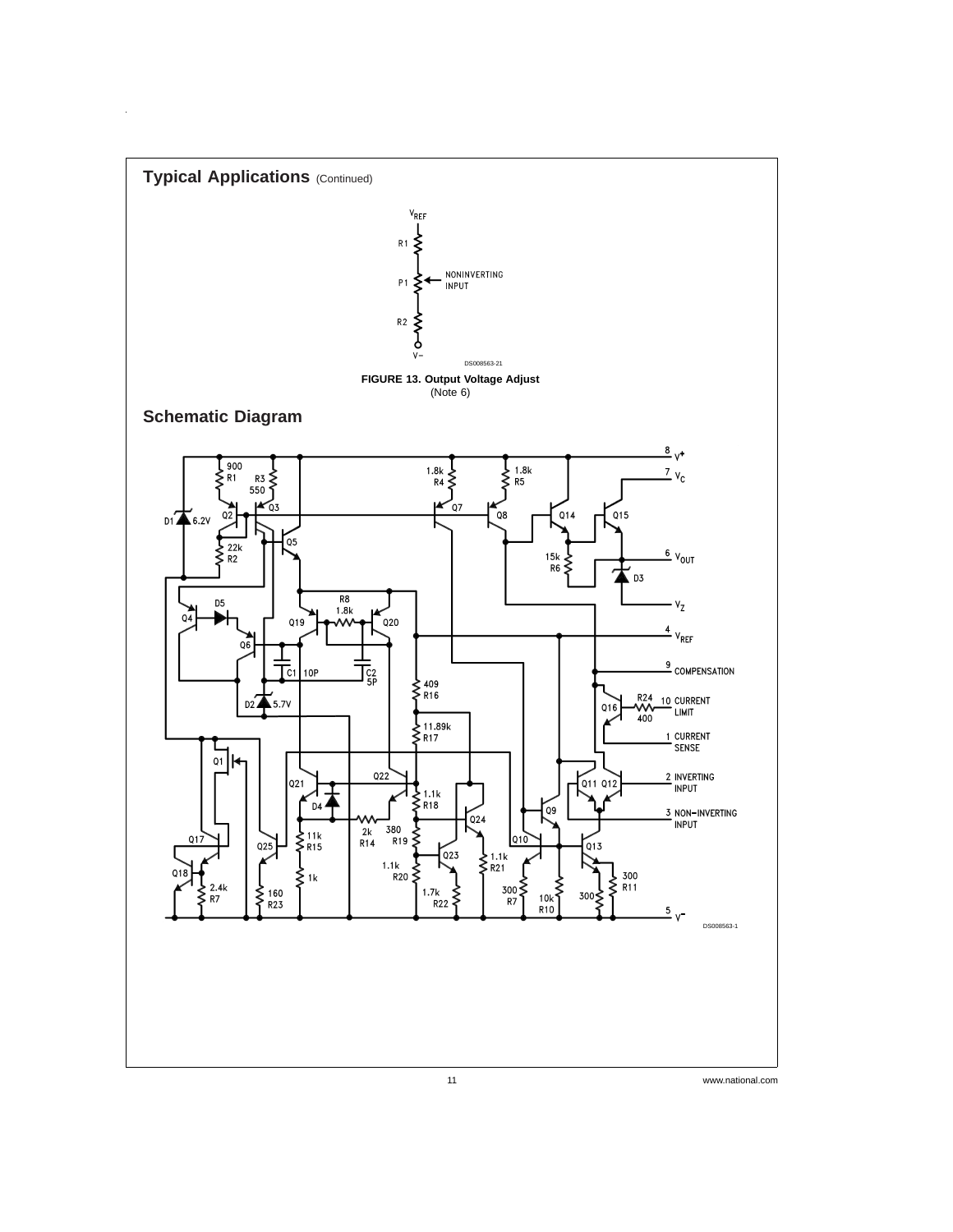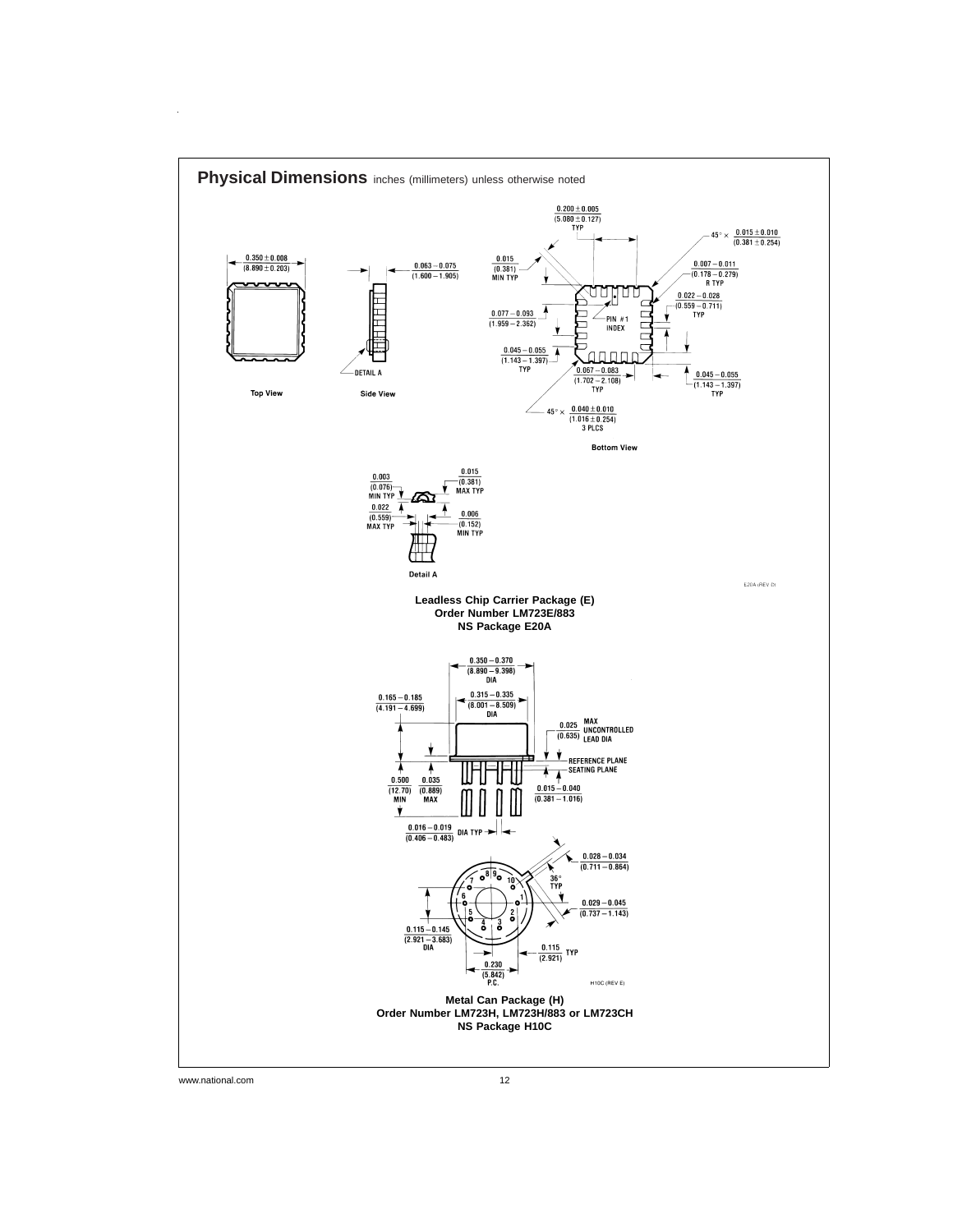